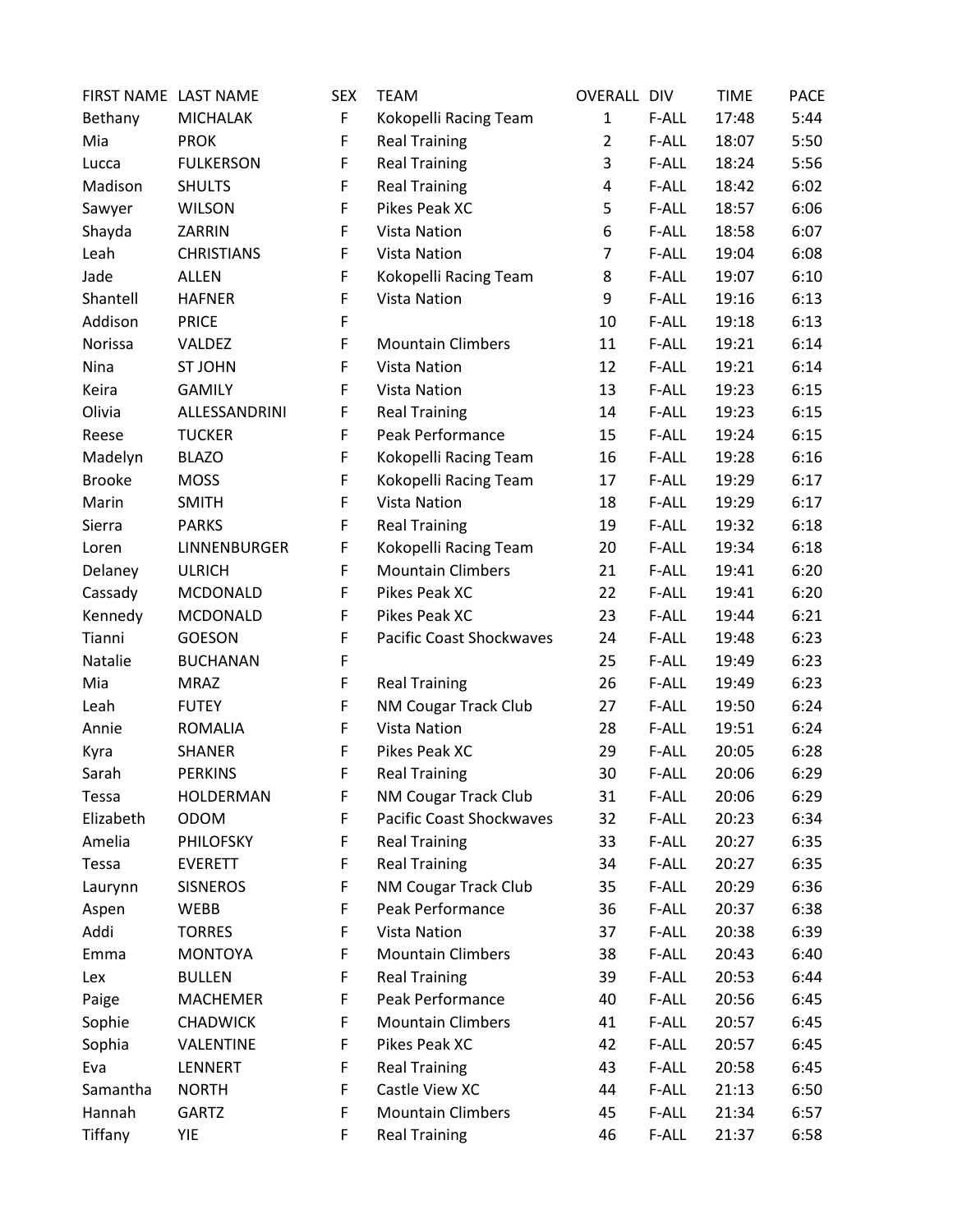| Alana         | <b>MANN</b>       | F           | Castle View XC                  | 47             | F-ALL | 21:37    | 6:58  |
|---------------|-------------------|-------------|---------------------------------|----------------|-------|----------|-------|
| Sage          | <b>BERQUIST</b>   | F           | Castle View XC                  | 48             | F-ALL | 21:41    | 6:59  |
| Ellie         | SUO-ANTTILA       | F           | <b>NM Cougar Track Club</b>     | 49             | F-ALL | 21:42    | 6:59  |
| Kamaya        | <b>RONNING</b>    | F           | <b>Mountain Climbers</b>        | 50             | F-ALL | 21:46    | 7:01  |
| <b>Brenna</b> | WENDELL           | F           | Castle View XC                  | 51             | F-ALL | 22:01    | 7:05  |
| Vivian        | <b>MANN</b>       | F           | Castle View XC                  | 52             | F-ALL | 22:03    | 7:06  |
| Savannah      | AMES              | F           | Kokopelli Racing Team           | 53             | F-ALL | 22:03    | 7:06  |
| Shyla         | <b>ROGERS</b>     | F           | <b>Totah XC</b>                 | 54             | F-ALL | 22:05    | 7:07  |
| Viola         | ALESSANDRINI      | F           | <b>Real Training</b>            | 55             | F-ALL | 22:15    | 7:10  |
| Adia          | <b>BYRON</b>      | $\mathsf F$ | Pikes Peak XC                   | 56             | F-ALL | 22:25    | 7:13  |
| Riley         | <b>WILSON</b>     | F           | Totah XC                        | 57             | F-ALL | 22:26    | 7:14  |
| Nicole        | <b>PIERCE</b>     | F           | Totah XC                        | 58             | F-ALL | 22:27    | 7:14  |
| Mariana       | <b>BOEKES</b>     | F           | Castle View XC                  | 59             | F-ALL | 22:31    | 7:15  |
| Abigail       | <b>ALARID</b>     | F           | <b>NM Cougar Track Club</b>     | 60             | F-ALL | 22:40    | 7:18  |
| Elin          | <b>PHILLIPS</b>   | F           | Peak Performance                | 61             | F-ALL | 22:41    | 7:18  |
| Kate          | <b>HATHWAY</b>    | F           | Peak Performance                | 62             | F-ALL | 22:41    | 7:18  |
| Jilli         | LANGE             | F           |                                 | 63             | F-ALL | 22:45    | 7:20  |
| Cayley        | SWAIM             | F           | <b>Vista Nation</b>             | 64             | F-ALL | 22:50    | 7:21  |
| Ryleigh       | <b>WALTER</b>     | F           | Kokopelli Racing Team           | 65             | F-ALL | 22:53    | 7:22  |
| Adreanna      | <b>EATON</b>      | F           | Totah XC                        | 66             | F-ALL | 22:59    | 7:24  |
| Isabella      | <b>TASSER</b>     | F           | <b>Pacific Coast Shockwaves</b> | 67             | F-ALL | 23:07    | 7:27  |
| Caitlyn       | <b>DALTON</b>     | F           | Castle View XC                  | 68             | F-ALL | 23:14    | 7:29  |
| Julia         | <b>NELSON</b>     | F           |                                 | 69             | F-ALL | 23:31    | 7:35  |
| Lauren        | <b>HARRIS</b>     | F           | Totah XC                        | 70             | F-ALL | 23:36    | 7:36  |
| Maddilynn     | <b>ROBBINS</b>    | F           | Castle View XC                  | 71             | F-ALL | 23:36    | 7:36  |
| <b>Tairia</b> | <b>WANOSKIA</b>   | F           | Peak Performance                | 72             | F-ALL | 23:55    | 7:42  |
| Naomi         | <b>WAGONER</b>    | F           | Totah XC                        | 73             | F-ALL | 24:13:00 | 7:48  |
| Hannah        | <b>SMITH</b>      | F           | Kokopelli Racing Team           | 74             | F-ALL | 24:31:00 | 7:54  |
| Hailey        | <b>KRESSIN</b>    | F           | Pikes Peak XC                   | 75             | F-ALL | 25:11:00 | 8:07  |
| Zoe           | <b>SUHAJDA</b>    | F           |                                 | 76             | F-ALL | 25:40:00 | 8:16  |
| Kate          | <b>MASTROLIA</b>  | F           | Pikes Peak XC                   | 77             | F-ALL | 26:11:00 | 8:26  |
| Avery         | <b>MYHRA</b>      | F           | Castle View XC                  | 78             | F-ALL | 26:11:00 | 8:26  |
| Emma          | <b>PARRISH</b>    | F           | Castle View XC                  | 79             | F-ALL | 26:44:00 | 8:37  |
| Ashley        | <b>BRICK</b>      | F           | Castle View XC                  | 80             | F-ALL | 31:06:00 | 10:01 |
| Ariyanah      | <b>EATON</b>      | F           | Totah XC                        | 81             | F-ALL | 39:53:00 | 12:51 |
| Zane          | <b>BERGEN</b>     | M           | <b>Real Training</b>            | $\mathbf{1}$   | M-ALL | 16:07    | 5:12  |
| Grayden       | <b>RAUBA</b>      | M           | <b>Real Training</b>            | $\overline{2}$ | M-ALL | 16:07    | 5:12  |
| Rendon        | KUYKENDALL        | M           | Hope Christian XC               | 3              | M-ALL | 16:12    | 5:13  |
| Curtis        | <b>VOLF</b>       | M           | <b>Real Training</b>            | 4              | M-ALL | 16:13    | 5:13  |
| Joaquin       | <b>HERRERA</b>    | M           | <b>Real Training</b>            | 5              | M-ALL | 16:23    | 5:17  |
| Joey          | <b>HENDERSHOT</b> | M           | <b>Real Training</b>            | 6              | M-ALL | 16:23    | 5:17  |
| Thomas        | <b>ALLEY</b>      | M           |                                 | 7              | M-ALL | 16:25    | 5:18  |
| <b>Bryce</b>  | REEBURGH          | M           | Peak Performance                | 8              | M-ALL | 16:31    | 5:19  |
| Noah          | GANDLEY           | M           | Kokopelli Racing Team           | 9              | M-ALL | 16:32    | 5:20  |
| Alex          | <b>MALINE</b>     | M           | Kokopelli Racing Team           | 10             | M-ALL | 16:33    | 5:20  |
| Cade          | <b>MARTIN</b>     | M           | Hope Christian XC               | 11             | M-ALL | 16:34    | 5:20  |
| Chandler      | <b>WILBURN</b>    | M           | Pikes Peak XC                   | 12             | M-ALL | 16:39    | 5:22  |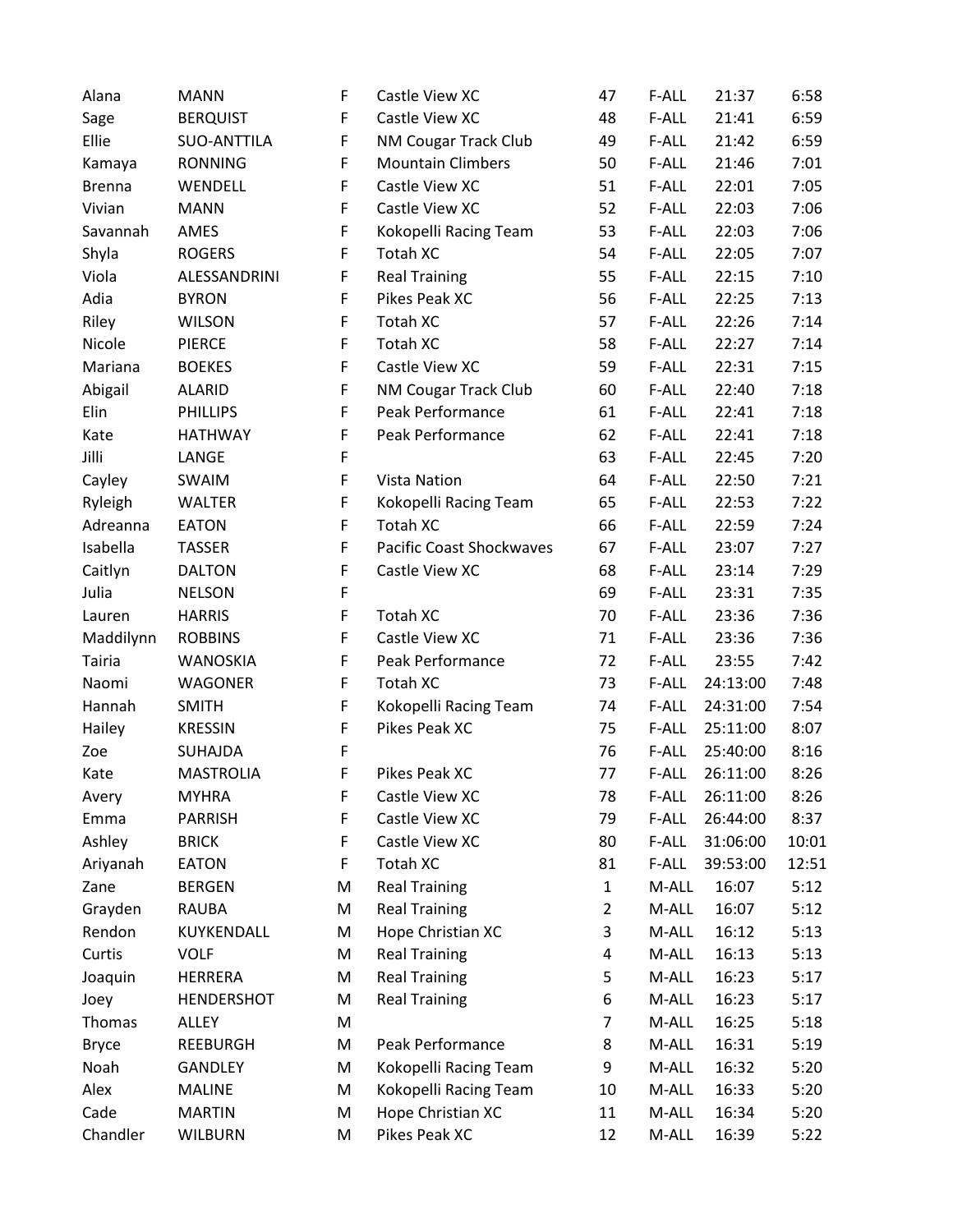| Jerrick      | <b>MALDONADO</b>  | M |                       | 13 | M-ALL | 16:43 | 5:23 |
|--------------|-------------------|---|-----------------------|----|-------|-------|------|
| Eric         | <b>SCHARTON</b>   | M | Hope Christian XC     | 14 | M-ALL | 16:45 | 5:24 |
| Ty           | <b>NORD</b>       | M | NM Cougar Track Club  | 15 | M-ALL | 16:49 | 5:25 |
| Shane        | <b>PRANNO</b>     | M |                       | 16 | M-ALL | 16:54 | 5:27 |
| Knox         | <b>EXTON</b>      | M | Kokopelli Racing Team | 17 | M-ALL | 16:54 | 5:27 |
| Nathan       | <b>PONTIOUS</b>   | M | Kokopelli Racing Team | 18 | M-ALL | 16:56 | 5:27 |
| Henry        | <b>ILYASOVA</b>   | M | Kokopelli Racing Team | 19 | M-ALL | 16:59 | 5:28 |
| Matthew      | <b>EDWARDS</b>    | M | Kokopelli Racing Team | 20 | M-ALL | 17:00 | 5:29 |
| <b>Brian</b> | <b>ARMIJO</b>     | M |                       | 21 | M-ALL | 17:02 | 5:29 |
| Stefan       | <b>HAUG</b>       | M | <b>Real Training</b>  | 22 | M-ALL | 17:03 | 5:30 |
| Joshua       | <b>JESTER</b>     | M | Kokopelli Racing Team | 23 | M-ALL | 17:09 | 5:32 |
| Jake         | <b>BACH</b>       | M |                       | 24 | M-ALL | 17:11 | 5:32 |
| Dawson       | <b>GUNN</b>       | M |                       | 25 | M-ALL | 17:17 | 5:34 |
| Makua        | <b>HARVEY</b>     | M | Totah XC              | 26 | M-ALL | 17:19 | 5:35 |
| Drew         | <b>BRADEN</b>     | M | Kokopelli Racing Team | 27 | M-ALL | 17:21 | 5:35 |
| Joaquin      | <b>DEPREZ</b>     | M |                       | 28 | M-ALL | 17:24 | 5:36 |
| Chase        | CARTWRIGHT        | M | Rock Canyon XC        | 29 | M-ALL | 17:24 | 5:36 |
| Gilbert      | VALDEZ            | M |                       | 30 | M-ALL | 17:26 | 5:37 |
| Dominic      | <b>WARNER</b>     | M | <b>Real Training</b>  | 31 | M-ALL | 17:31 | 5:39 |
| Henry        | STUBENRAUCH       | M | Peak Performance      | 32 | M-ALL | 17:36 | 5:40 |
| Turner       | <b>CHRISTIANS</b> | M | Kokopelli Racing Team | 33 | M-ALL | 17:44 | 5:43 |
| John         | <b>CLAWSON</b>    | M |                       | 34 | M-ALL | 17:45 | 5:43 |
| Evan         | <b>STEWART</b>    | M | Hope Christian XC     | 35 | M-ALL | 17:45 | 5:43 |
| Lance        | ANDERSON          | M | Kokopelli Racing Team | 36 | M-ALL | 17:46 | 5:44 |
| Jude         | KUYKENDALL        | M | Hope Christian XC     | 37 | M-ALL | 17:50 | 5:45 |
| Stephen      | VARNIER           | M | Kokopelli Racing Team | 38 | M-ALL | 17:50 | 5:45 |
| Will         | <b>MOORE</b>      | M | Pikes Peak XC         | 39 | M-ALL | 17:50 | 5:45 |
| Connor       | <b>BATY</b>       | M | Castle View XC        | 40 | M-ALL | 17:53 | 5:46 |
| Cole         | <b>NUTTING</b>    | M |                       | 41 | M-ALL | 17:58 | 5:47 |
| Jonathan     | <b>FRAGUA</b>     | M |                       | 42 | M-ALL | 17:59 | 5:48 |
| Ben          | LUMAYE            | M | Kokopelli Racing Team | 43 | M-ALL | 18:09 | 5:51 |
| Taylor       | MALLERY           | M | Kokopelli Racing Team | 44 | M-ALL | 18:10 | 5:51 |
| Simon        | SAIA              | M | <b>Real Training</b>  | 45 | M-ALL | 18:11 | 5:51 |
| Casey        | <b>GOLDEN</b>     | M | Pikes Peak XC         | 46 | M-ALL | 18:14 | 5:52 |
| Blayne       | <b>HOWELL</b>     | M | NM Cougar Track Club  | 47 | M-ALL | 18:14 | 5:52 |
| Daniel       | <b>ROMALIA</b>    | M | Vista Nation          | 48 | M-ALL | 18:14 | 5:53 |
| Kellen       | <b>SCOTT</b>      | M | Castle View XC        | 49 | M-ALL | 18:17 | 5:53 |
| Jayden       | <b>ROYER</b>      | M | Castle View XC        | 50 | M-ALL | 18:21 | 5:55 |
| Nathaniel    | <b>BRIM</b>       | M | Pikes Peak XC         | 51 | M-ALL | 18:21 | 5:55 |
| Cody         | ZENYUH            | M | Castle View XC        | 52 | M-ALL | 18:23 | 5:55 |
| Isaac        | <b>BUTTERY</b>    | M | Kokopelli Racing Team | 53 | M-ALL | 18:23 | 5:55 |
| Jude         | <b>LUCERO</b>     | M | NM Cougar Track Club  | 54 | M-ALL | 18:28 | 5:57 |
| Grant        | <b>LEIGH</b>      | M |                       | 55 | M-ALL | 18:30 | 5:58 |
| Stoney       | <b>CUTCHEN</b>    | M | NM Cougar Track Club  | 56 | M-ALL | 18:31 | 5:58 |
| <b>Brady</b> | <b>HILL</b>       | M | Rock Canyon XC        | 57 | M-ALL | 18:31 | 5:58 |
| Graham       | SHELLENBERGER     | M | Castle View XC        | 58 | M-ALL | 18:32 | 5:58 |
| Gavin        | LAWLER            | M |                       | 59 | M-ALL | 18:36 | 6:00 |